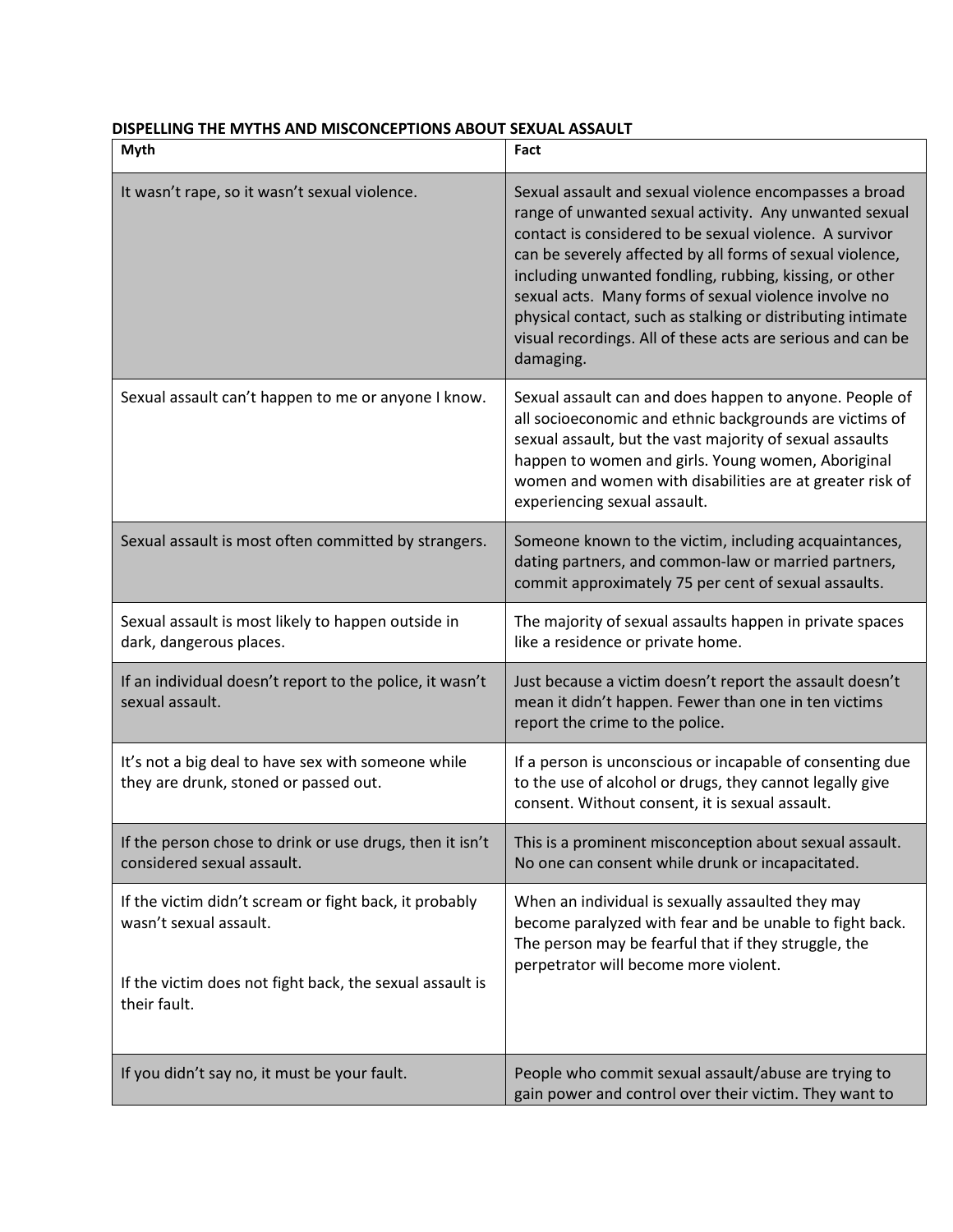| <b>Myth</b>                                                                                                                        | Fact                                                                                                                                                                                                                                                                                                                                      |
|------------------------------------------------------------------------------------------------------------------------------------|-------------------------------------------------------------------------------------------------------------------------------------------------------------------------------------------------------------------------------------------------------------------------------------------------------------------------------------------|
|                                                                                                                                    | make it extremely difficult, if not impossible, for their<br>victim to say no. A person does not need to actually say<br>the word "no" to make it clear that they did not want to<br>participate. The focus in consent is on hearing a "yes".                                                                                             |
| If an individual isn't crying or visibly upset, it probably<br>wasn't a serious sexual assault.                                    | Every individual responds to the trauma of sexual assault<br>differently. They may cry or they may be calm. They may<br>be silent or very angry. Their behaviour is not an indicator<br>of the experience. It is important not to judge an<br>individual by how they responds to the assault.                                             |
| If someone does not have obvious physical injuries,<br>like cuts or bruises, they probably were not sexually<br>assaulted.         | Lack of physical injury does not mean that a person<br>wasn't sexually assaulted. An offender may use threats,<br>weapons, or other coercive actions that do not leave<br>physical marks. The person may have been unconscious<br>or been otherwise incapacitated.                                                                        |
| If it really happened, the victim would be able to<br>easily recount all the facts in the proper order.                            | Shock, fear, embarrassment and distress can all impair<br>memory. Many survivors attempt to minimize or forget<br>the details of the assault as a way of coping with trauma.<br>Memory loss is common when alcohol and/or drugs are<br>involved.                                                                                          |
| Individuals lie and make up stories about being<br>sexually assaulted; and most reports of sexual assault<br>turn out to be false. | According to Statistics Canada, fewer than one in 10<br>sexual assault victims report the crime to the police.<br>Approximately 2% of sexual assault reports are false.<br>The number of false reports for sexual assault is very low.<br>Sexual assault carries such a stigma that many people<br>prefer not to report.                  |
| Persons with disabilities don't get sexually assaulted.                                                                            | Individuals with disabilities are at a high risk of<br>experiencing sexual violence or assault. Those who live<br>with activity limitations are over two times more likely to<br>be victims of sexual assault than those who are able-<br>bodied.                                                                                         |
| A spouse or significant other cannot sexually assault<br>their partner.                                                            | Sexual assault can occur in a married or other intimate<br>partner relationship. The truth is, sexual assault occurs<br>ANY TIME there is not consent for sexual activity of any<br>kind. Being in a relationship does not exclude the<br>possibility of, or justify, sexual assault. A person has the<br>right to say "no" at ANY point. |
| People who are sexually assaulted "ask for it" by their<br>provocative behaviour or dress.                                         | This statement couldn't be more hurtful or wrong.<br>Nobody deserves to be sexually assaulted. Someone has<br>deliberately chosen to be violent toward someone else;<br>to not get consent. Nobody asks to be assaulted. Ever. No                                                                                                         |